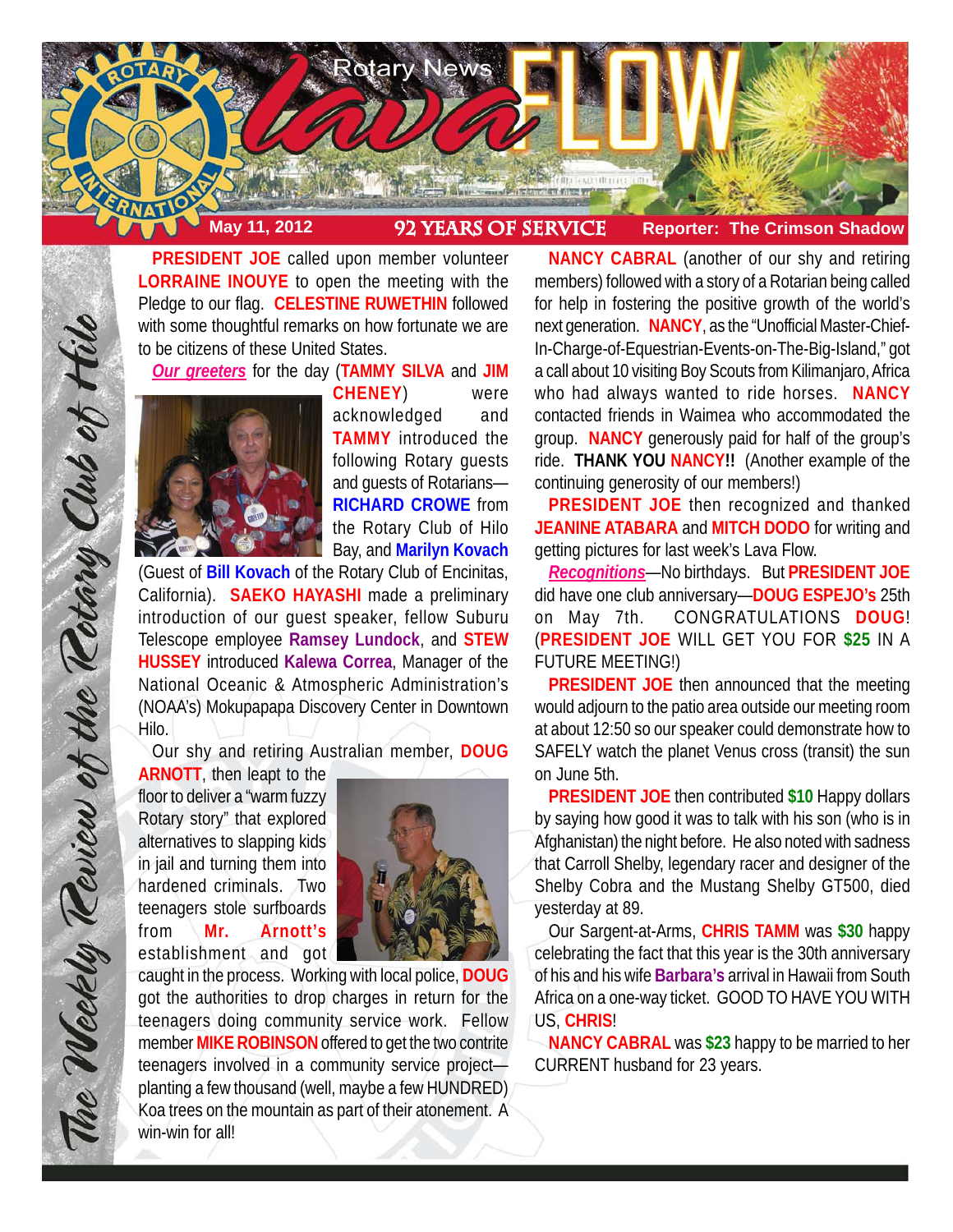#### *Birthdays:*

**Steve Handy** May 2 **Stew Hussey** May 2 **Richard Johnson** May 16 **Theresa English** May 21 **Ian Birnie** May 28

### *Club Anniversary:*

**Kerry Glass** May 1 **Susan Munro** May 1 **Doug Espejo** May 7 **Mike Robinson** May 21

# *Wedding Anniversary:*

**Toshi & Kahori Aoki** May 1 **Nancy & Al Cabral May 1 Gerard & Kathleen Carter** May 1 **Steve & Shari Handy** May 3 **Tom & Lois Olcott** May 22 **Joe & Diana Hanley Jr.** May 26

## *Announcements:*

**Fri. May 18 Helen Wai - Hawaii Energy Energy Efficiency & Financial Literacy Fri. May 25 Club Assembly Fri. June 1 Megin Patrick - Project Summer Camp Fri. June 8 Bradda Skibs - "Pakalove" Thurs. June 28 Installation 2012-2013' Hilo Yacht Club Fri. June 29 NO Meeting**

|                                                      | <b>Joseph Hanley</b>   |
|------------------------------------------------------|------------------------|
| President Elect                                      | <b>Alan Kusunoki</b>   |
| Vice President  Alberta Dobbe                        |                        |
| Immediate Past President  Stewart Hussey             |                        |
|                                                      | <b>Richard Johnson</b> |
|                                                      |                        |
| Sergeant-at-Arms                                     | <b>Chris Tamm</b>      |
| Director - Club Administration                       | <b>Kerry Glass</b>     |
| Director - Service Projects                          | <b>Mitchell Dodo</b>   |
| Director - Rotary Foundations                        | <b>Susan Munro</b>     |
| Director - Membership  James Cheney                  |                        |
| Director - Public relations  Robert Hanley           |                        |
| International Service                                | <b>Steve Yoshida</b>   |
| Community Service  Wallace Wong                      |                        |
| Vocational Service                                   | <b>John McVickar</b>   |
| New Generations  Rand Mundo                          |                        |
| Club Service  Thomas Brown                           |                        |
| The Rotary Foundation  Susan Munro                   |                        |
| <b>Hawaii Rotary Youth Foundation  Mitchell Dodo</b> |                        |
|                                                      |                        |

"Hana Hou" which is currently running an **Paul Harris** account. article entitled "The Magic of Mushrooms" of the University of Hawaii at Hilo. One of Professor **Don's** colleagues named a newly discovered slime mold (?!) "Acrasis **helenhemmes**" in her honor. This reporter was happy to hear that the good professor HIMSELF was not inspired by **HELEN** to associate his wife's name with the moldy stuff.

Another normally reserved club are working to establish an island-wide system. **RYLA** standing committee, the Kona clubs years have been key reasons for the that Venus has an atmosphere. success of the **RYLA** program. THANKS PROGRAM!

business and always on the lookout for science were not necessarily at odds then.appropriate transportation, got a brand new vehicle from **PRESIDENT JOE's** Orchid Isle Ford dealership. **MITCH** noted that **PRESIDENT JOE** made the purchasing experience relatively EVERY

**Photos by Jim Cheney** 

**HELEN HEMMES** was **\$30** happy for painless—for which he contributed **\$1.00** to the work our club is doing in the Kau the till. (How happy were you REALLY, schools (computers, etc.). She also was **MITCH**?!) **PRESIDENT JOE** quickly happy about Hawaiian Airline's magazine stepped in, contributing \$100 to his son's

featuring her husband, retired Professor then introduced our guest speaker, **Ramsey Don Hemmes**, former biology chairman **Lundock**. **Ramsey** is a graduate of the *THE MAIN EVENT.* **SAEKO HAYASHI**



University of Florida with an emphasis on Physics and Japanese. He later studied astronomy at Tohuku University in

member, **GAIL TAKAKI**, somehow Japan, and subsequently earned a PhD in commandeered the microphone and, Japanese. He is currently working for the when **PRESIDENT JOE** asked : "Who else Subaru Telescope with **Saeko-san** in public might be happy?" **GAIL** piped up, "I'm information and the Subaru Outreach here--and I have the mike." **GAIL** had Office. **Saeko** noted with gratitude that one **\$5** of happiness money in support of next of the many great things the United States year's annual **RYLA** conference. She did for Japan after World War II was to noted that while Big Island Rotary clubs establish a nation-wide Japanese university

are not going to be able to lead the This is a major astronomical event that will initiative next year. As a result, **GAIL** occur June 5th between about noon and 7 strongly encouraged our club and the PM Hawaii time. During that period, Venus other East Hawaii Rotary clubs to continue will transit (cross) the sun in an arc. With their primary role in the short term to appropriate equipment, this passage can be assure that this important leadership safely viewed with the naked eye. And program takes place next year. Hawaii is the best place in the world to watch EDITOR'S NOTE: **Gail's** (and other the event—which will not happen again members of this and other East Hawaii before 2117! This historical event allowed Rotary Clubs') steadfast efforts for many scientists to confirm (among other things) **Ramsey's** topic was the "Venus Transit."

TO ALL MEMBERS FOR THEIR observed as early as 1639. A stained glass CONTINUING SUPPORT OF THIS church window in Europe commemorates **MITCH DODO**—being in the funeral perspectives in the church and those in Remarkably, the "Venus Transit" was first the event —and suggests that religious



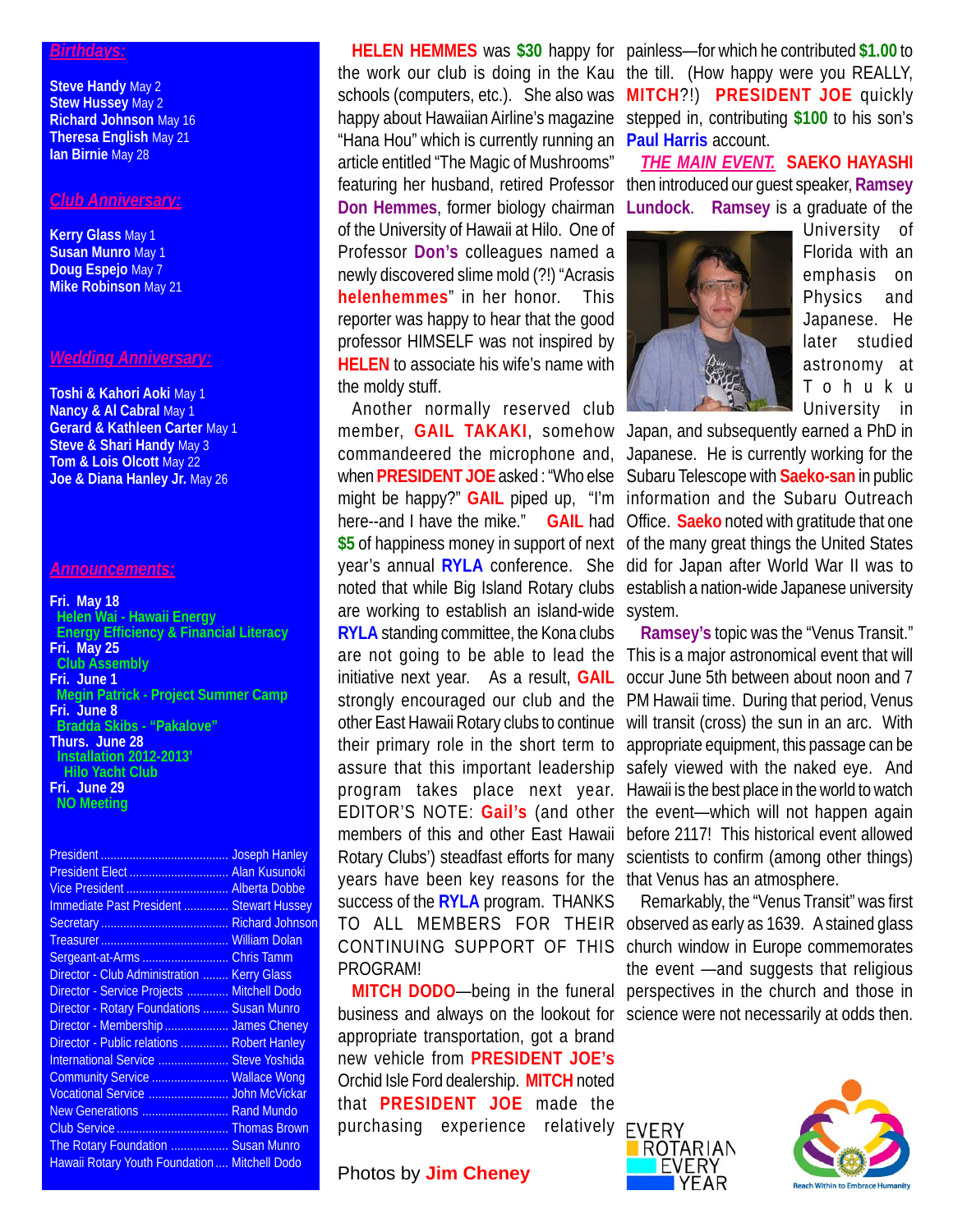In 1716 while Halley (of Halley's comet fame) did not personally witness this event, he was able through mathematical calculations to predict future Venus transits. He used triangulation to work out distances Venus would travel, the time it would take and other information that allowed others to predict and track future transits. In fact, in 1769 Captain James Cook was sent to Tahiti to observe the Venus transit that occurred on June 3rd of that year. Halley's calculations were reliable and Captain Cook was successful in observing this transit of Venus. Unfortunately Cook's equipment—which was based upon hour-glass "technology"—wasn't quite good enough to accurately determine the distance to Venus. Even so, it was a tribute to the scientists of the day that they were able to predict and observe such an event.

In 1874 Hawaiian King David Kalakaua—an avid student of astronomy—invited astronomers from all over the world to Hawaii to view the Venus Transit. This viewing took scientific observation to the next level, with astronomers using photographic images to make accurate calculations of the

distance of Venus to the sun.

Today's astronomers are able to predict and track over 160 similar transits within our solar system with a degree of accuracy that could only have been imagined by their predecessors.

**Ramsey** emphasized the importance of using appropriate safety measures while attempting to view the transit on June 5th: NEVER LOOK DIRECTLY AT THE SUN!! In a transit, the sun's light is only marginally reduced. He noted that if someone tries only momentarily to look at the sun, the itching-eye after-effects don't start until hours later.

Following **Ramsey's** talk, he demonstrated a safe viewing system outside in the sun by the bay. He recommended that anyone wishing to view this event go to one of several places on the Big Island that will have professional viewing equipment. Because of possible weather interference (clouds) in East



Hawaii, he recommended the West side of the island as the most promising viewing



spot. Locations include the intersection of Saddle Road and the road to the summit of Mauna Kea, the Keck Observatory in Waimea, the Natural Energy Lab of Hawaii in Kona, the Imiloa Astronomy Center in Hilo and other sites. **Ramsey** noted that it is not necessary to go to the summit of Mauna Kea to view the transit.

For further information visit http://transitofvenus.org.